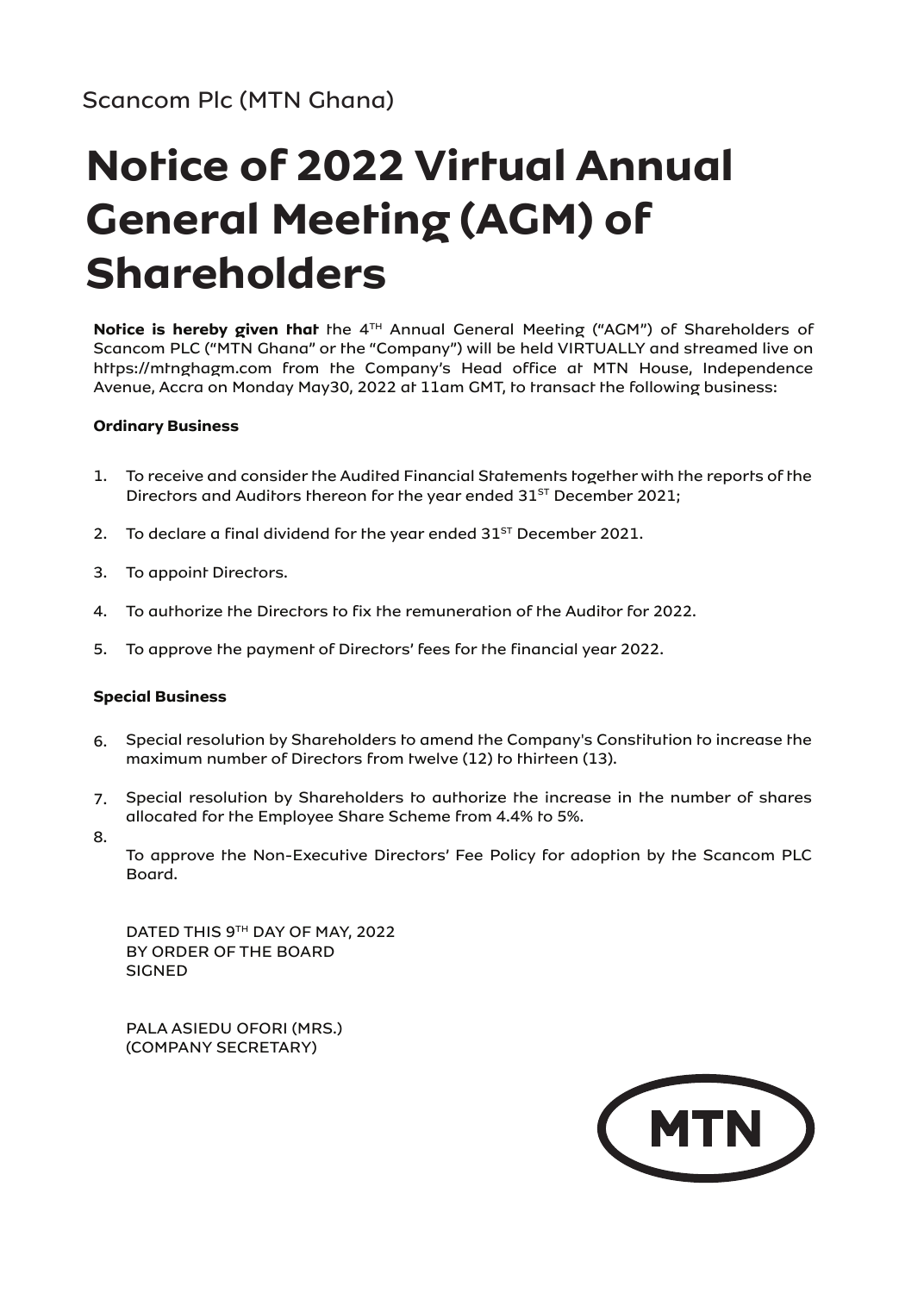## **Notes**

## 1. **Virtual Attendance**

This Annual General Meeting (AGM) of Shareholders shall be held virtually and attendance shall be by online participation by accessing https://mtnghagm.com/

Alternatively, Shareholders who do not have smart phones may participate in the AGM by (i) dialing +233244300025; (ii) entering the access code 8000; and (iii) entering the conference pin number 056789.

## 2. **Proxy / Proxy Forms**

- 2.1 A Shareholder entitled to attend and vote at the AGM may appoint a proxy to attend virtually and vote on his/her behalf. Such a proxy need not be a Shareholder of the Company.
- 2.2 The appointment of a proxy will not prevent a Shareholder from subsequently attending and voting at the AGM virtually. Where a Shareholder himself/herself attends the meeting virtually, the proxy appointment shall be deemed to be revoked.
- 2.3 A copy of the Proxy Form may be downloaded from https://mtnghagm.com/ and may be completed, signed and sent via email only to **info@csd.com.gh** as soon as possible and in any event not less than 48 hours before the time appointed for the meeting.

## 3. **Accessing and Voting at the AGM**

- 3.1 Access to the meeting will be made available from 9AM GMT, on Monday May 30, 2022. Kindly note however that the AGM shall commence at 11AM GMT. Access to the AGM is set out in note 1 above.
- 3.2 A unique token number will be sent to Shareholders by email and/or SMS from Friday May 20, 2022, to grant access to the AGM. Shareholders who do not receive this token may contact **info@csd.com.gh** or call **+233(0)545823198**, **+233(0)545822865** or **+233(0)545822920** before the date of the AGM, to be sent the unique token.
- 3.3 Shareholders who do not submit proxy forms to **info@csd.com.gh** prior to the meeting, may vote electronically during the AGM using their unique token number.
- 3.4 Shareholders participating in the AGM by dialing as set out in note 1 above, may dial **USSD code \*899\*0#** on all networks to cast their votes.
- 3.5 Shareholders joining online may vote as well using the USSD code as set out in 3.4 above or on the online portal, by clicking on **"cast your vote"** and following the voice prompts.

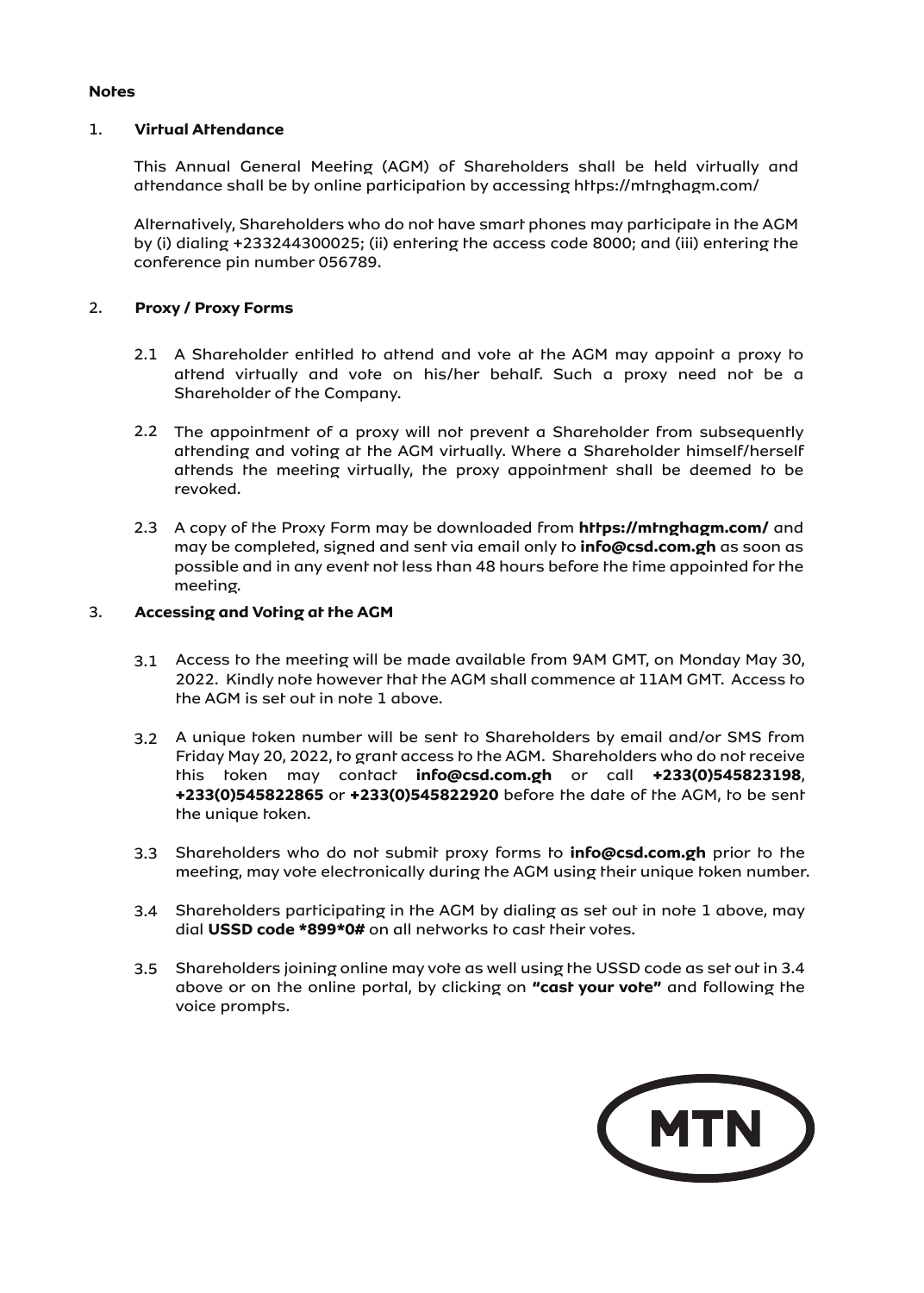3.6 Further assistance on accessing the meeting and voting electronically can be found on **https://mtnghagm.com/**

## 4. **2021 Audited Financial Statements**

Pursuant to Section 128(3) of the Companies Act 2019, Act 992 and Paragraph 24 of the Corporate Governance Code for Listed Companies 2020 SEC/CD/001/10/2020 (SEC Code), the Directors must present to Shareholders at the Annual General Meeting the Financial Statements, together with the report of the Directors, and report of the Auditor, Messrs Ernst and Young (EY) on the financial statements of the Company for the 2021 Financial Year.

The Shareholders are required to receive and consider the Audited Financial Statements together with the reports of the Directors and Auditor thereon for the year ended 31<sup>ST</sup> December 2021.

## 5. **Ordinary Resolutions**

## 5.1 **Ordinary Resolution 1 - Dividend Payouts**

Section 76 of the Company's Act provides for the approval by Shareholders of dividends recommended by the Board of Directors. At the February 25, 2022 Board Meeting, the Directors resolved and recommended for approval by Shareholders, a final dividend of GHS 0.085 per share for the Financial year 2021. Together with the interim dividend of GHS 0.03 per share declared and paid for 2021, the total dividend for the year 2021 is GHS 0.115 per share, at a dividend payout ratio of 70.62%. Shareholders are by this resolution requested to approve the dividend recommended by the Directors.

## **Resolution 1: Ordinary Resolution of Shareholders to approve a final dividend of GHS 0.085 per share for the Financial year 2021.**

## 5.2 **Ordinary Resolution 2 - Appointment of Directors**

#### 5.2.1 **Appointment of Mrs. Antoinette Kwofie as a Director**

Following the appointment of Mrs. Antoinette Kwofie as the Chief Finance Officer (CFO) of Scancom PLC, and upon the recommendation of the Nominating Committee of Scancom PLC, Mrs. Antoinette Kwofie is recommended by the Board of Directors for appointment as an Executive Director of Scancom PLC.

**Resolution 2.1: Ordinary Resolution of Shareholders to appoint Mrs. Antoinette Kwofie as an Executive Director of Scancom PLC.**

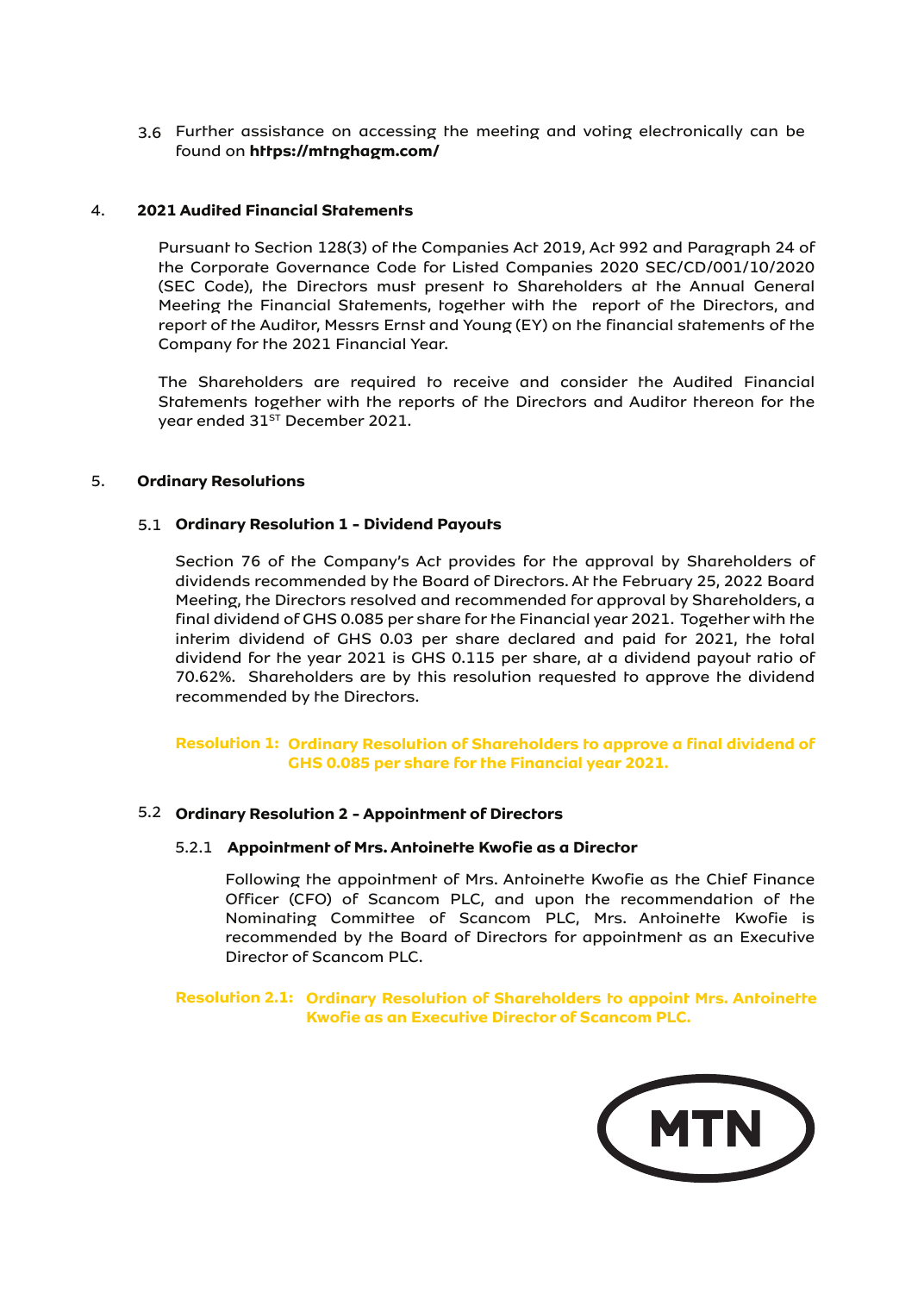#### 5.2.2 **Appointment of Mrs. Neo Dongwana as a Director**

Upon the recommendation of the Nominating Committee of Scancom PLC, Mrs. Neo Dongwana is recommended by the Board of Directors for appointment as an Independent Non-Executive Director of Scancom PLC.

**Resolution 2.2: Ordinary Resolution of Shareholders to appoint Mrs. Neo Dongwana as an Independent Non-Executive Director of Scancom PLC.**

## 5.3 **Ordinary Resolution 3 - Authorization of the Directors by Shareholders to fix the fees of the Auditor for 2022**

Pursuant to Section 140 (1)(c) of Act 992, the remuneration payable to an Auditor of the Company shall be fixed at a meeting of Shareholders by ordinary resolution of the Company or in a manner that the Company by ordinary resolution may determine.

**Resolution 3: Ordinary Resolution of Shareholders to Authorize Board of Directors to fix the remuneration of the Auditors for 2022.**

## 5.4 **Ordinary Resolution 4 - Approval of Directors' fees for the financial year 2022**

Pursuant to Section 185(1) of Act 992 and Paragraph 15(3) of the SEC Corporate Governance Code, the fees and any other remuneration payable to Directors shall be determined by ordinary resolution of the Company. The amount of GHS 2,260,606 is proposed subject to overruns in the event of the appointment of additional Independent Non-Executive Directors and ad-hoc Committee meetings that may be required in the course of the year.

## **Resolution 4: Ordinary Resolution of Shareholders approving the amount of GHS 2,260,606 to be paid to Board Chairman and Independent Non-Executive Directors of Scancom PLC.**

#### 6. **Special Resolutions**

## 6.1 **Special Resolution - Approval by Shareholders for the amendment of Clause 57 of the Company's Constitution to increase the limit on the maximum number of Directors from twelve (12) to thirteen (13)**

Pursuant to section 30 of Act 992, a special resolution of Shareholders is required to amend the Constitution of the Company. Shareholders' approval is thus being sought to amend the Constitution of Scancom PLC, to increase the maximum number of directors from 12 to 13 to enable the Company to comply with the SEC requirements on the composition of the Board of Directors of Listed Companies.